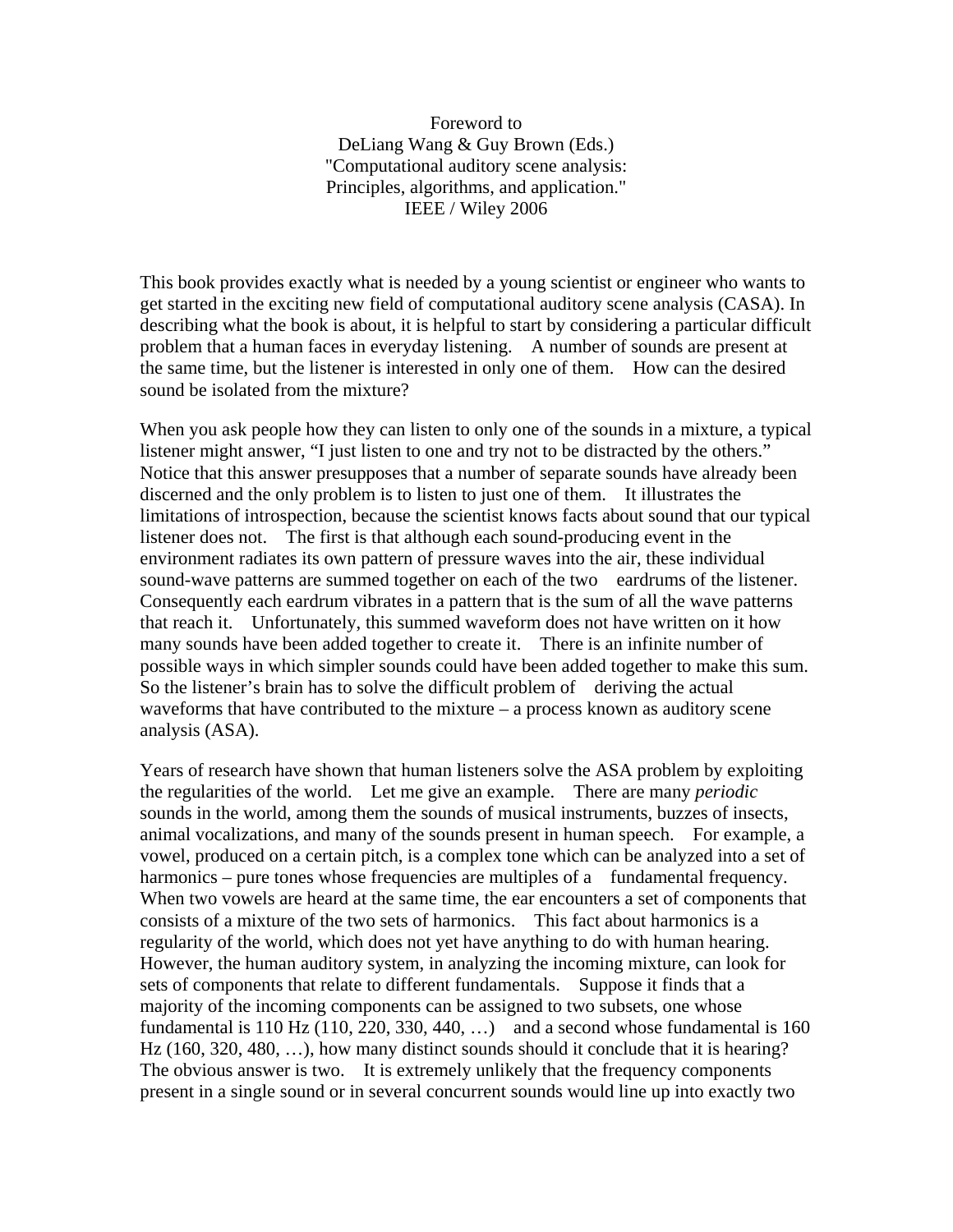sets of harmonics. This use of the regularity found in harmonic sounds is an example of exploiting the regularities of the world – inferring the number of acoustic sources from the properties of the acoustic input, under the assumption that the input is a mixture of natural sounds . However, not all sounds are harmonic; so we have to use other properties of a mixture that arise because it is the sum of a number of distinct natural sounds, probably separated in space. Over the years we have found out what many of these properties are and have studied how they are used by human listeners.

Our success in doing so has raised a number of interesting questions:

- Do animals other than humans perform ASA on auditory inputs, and, if so, do they exploit the same environmental regularities as humans do, or are there other regularities specific to the animals' own environments?
- What is the neurological basis of ASA?
- Do very young infants already perform ASA as adults do, or must this be learned?
- How do composers take advantage of the listener's ASA to control whether musical sounds will blend with, or stand out from, one another?
- When mixtures involve speech sounds, are they subject to the same ASA processes as mixtures of non-speech sounds?
- Can the use of sound in data display (sonification) profit from knowledge about human ASA?
- How can auditory prostheses help their users to segregate sounds?

The challenge of answering these questions has attracted the attention of researchers in a number of disciplines, and promising starts have already been made.

There is another question of tremendous practical importance: Is it possible to program computers to perform ASA? There have been many interesting approaches to this problem, and the evolving research field has been named "computational auditory scene analysis" (CASA). Solving this problem would have valuable applications. Computer programs for speech recognition tend to run into serious trouble when other sounds accompany the target speech. Solving the problem of mixtures would allow speech-recognition programs to operate in complex acoustic environments so that they could, for instance, interact verbally with a user, either face-to-face or by telephone, and respond to commercial orders, database queries, or other messages. Research on CASA can also serve theoretical purposes. For example, if computer systems utilize methods similar to those proposed as explanations of human ASA, their success or failure can serve as a test of the adequacy of these explanations, and can raise new questions for research on humans and other animals.

Many scientific meetings have been held on the subject of CASA, bringing together researchers from different institutions and countries. The present volume has been preceded by other books on the subject, but these have been reports of the research meetings on CASA, providing accounts of specific pieces of research or individual approaches to this problem. The present book is unique. Although written by leading